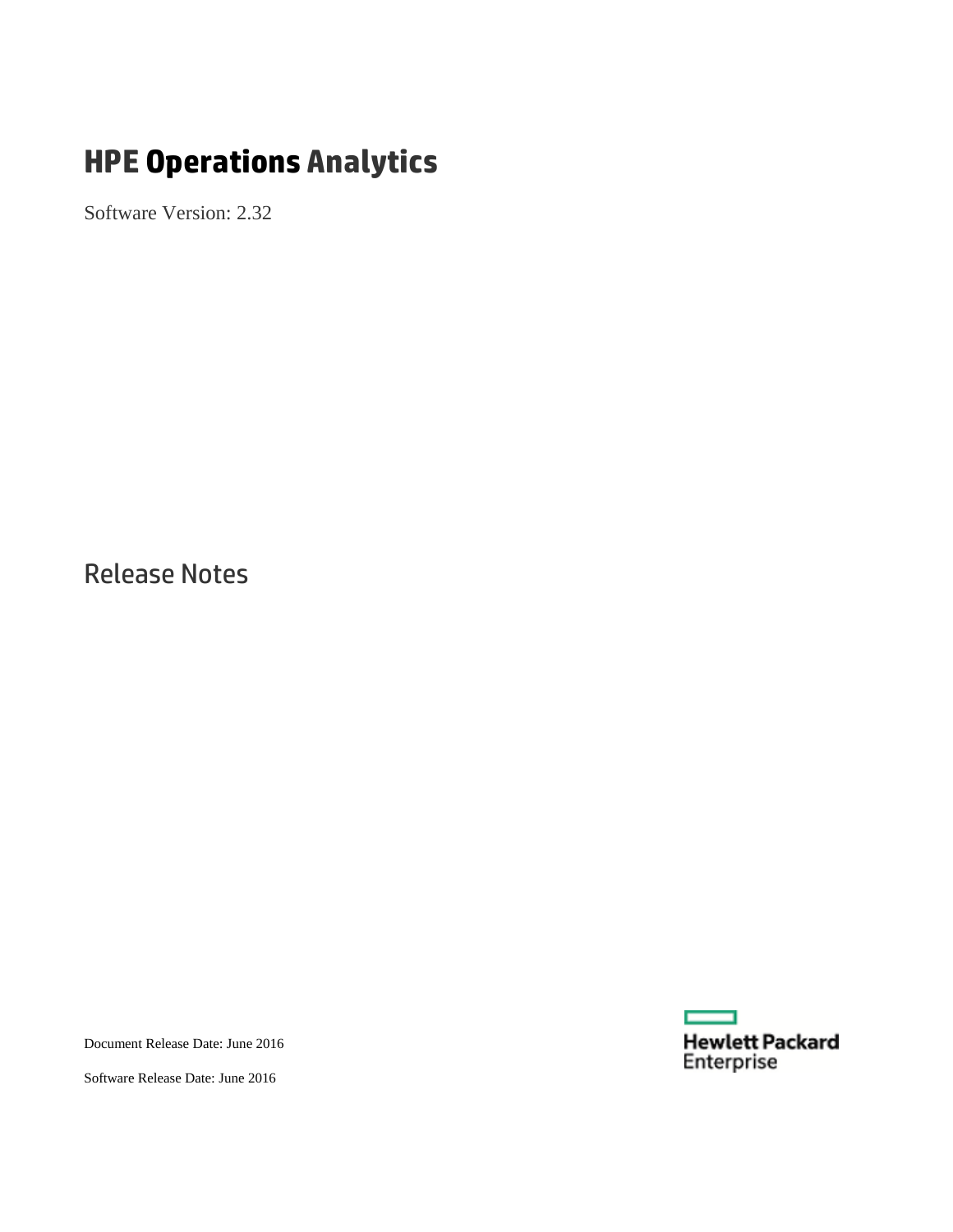### **Legal Notices**

#### **Warranty**

The only warranties for HPE products and services are set forth in the express warranty statements accompanying such products and services. Nothing herein should be construed as constituting an additional warranty. HPE shall not be liable for technical or editorial errors or omissions contained herein.

The information contained herein is subject to change without notice.

#### **Restricted Rights Legend**

Confidential computer software. Valid license from HPE required for possession, use or copying. Consistent with FAR 12.211 and 12.212, Commercial Computer Software, Computer Software Documentation, and Technical Data for Commercial Items are licensed to the U.S. Government under vendor's standard commercial license.

#### **Copyright Notice**

© Copyright 2013-2016 Hewlett Packard Enterprise Development LP

#### **Trademark Notices**

Microsoft and Windows are trademarks of the Microsoft group of companies.

Oracle and Java are registered trademarks of Oracle and/or its affiliates.

UNIX® is a registered trademark of The Open Group.

### **Documentation Updates**

The title page of this document contains the following identifying information:

- Software Version number, which indicates the software version.
- Document Release Date, which changes each time the document is updated.
- Software Release Date, which indicates the release date of this version of the software.

To check for recent updates or to verify that you are using the most recent edition of a document, go to: **[https://softwaresupport.hpe.com/group/softwaresupport/search-result?keyword=](https://softwaresupport.hpe.com/group/softwaresupport/search-result?keyword)**

This site requires an HPE Passport account. If you do not have one, click the **Create an account** button on the HPE Passport Sign in page.

### **Support**

Visit the HPE Software Support Online web site at: **[https://softwaresupport.hpe.com](https://softwaresupport.hpe.com/)**

This web site provides contact information and details about the products, services, and support that HPE Software offers.

HPE Software Support provides customer self-solve capabilities. It provides a fast and efficient way to access interactive technical support tools needed to manage your business. As a valued support customer, you can benefit by using the support web site to:

- Search for knowledge documents of interest
- Submit and track support cases and enhancement requests
- Download software patches
- Manage support contracts
- Look up HPE support contacts
- Review information about available services
- Enter into discussions with other software customers
- Research and register for software training

Most of the support areas require that you register as an HPE Passport user and sign in. Many also require a support contract. To register for an HPE Passport ID, go t[o https://softwaresupport.hpe.com](https://softwaresupport.hpe.com/) and click **Registe**r.

To find more information about access levels, go to[: https://softwaresupport.hpe.com/web/softwaresupport/access-levels](https://softwaresupport.hpe.com/web/softwaresupport/access-levels)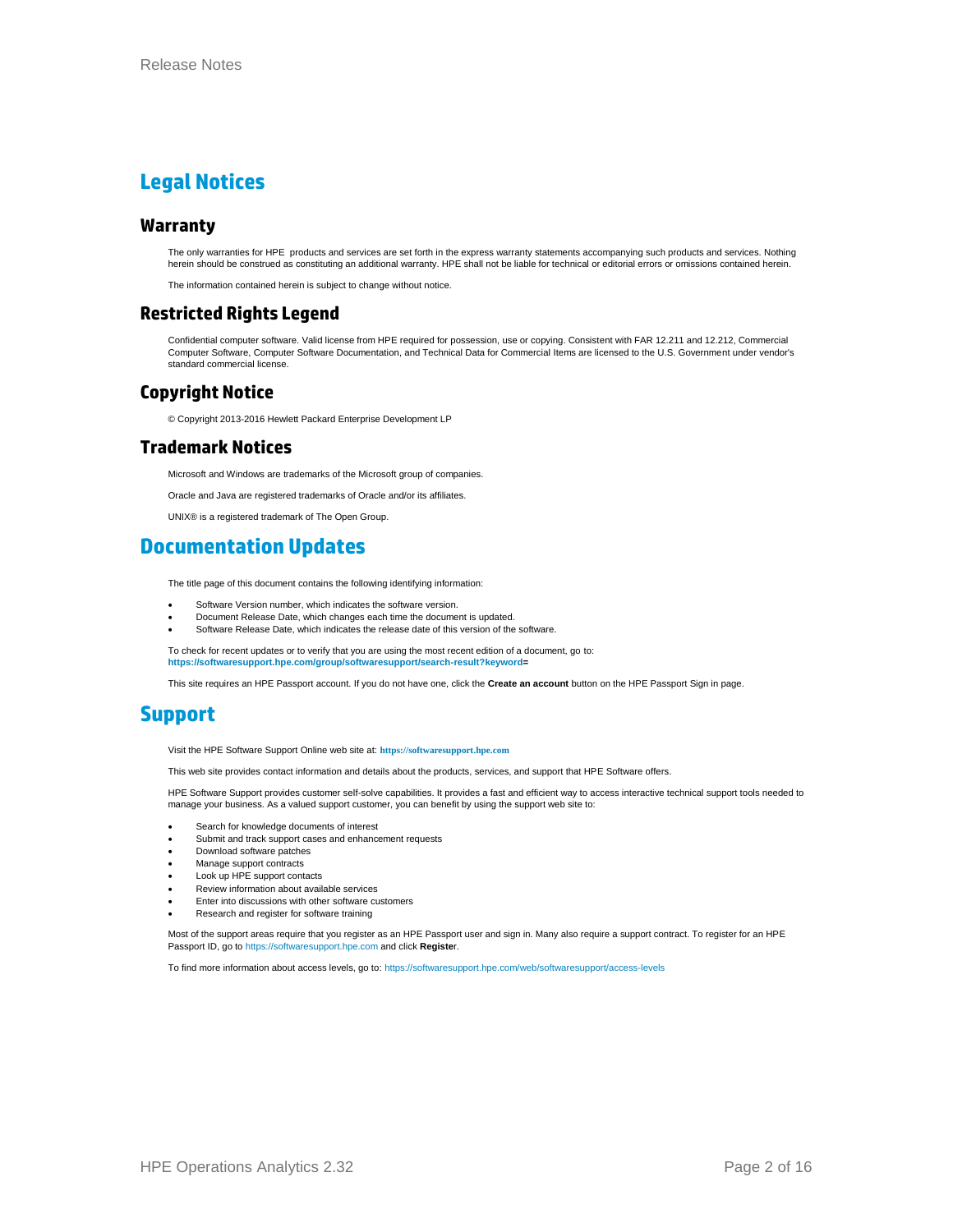## <span id="page-2-0"></span>**Contents**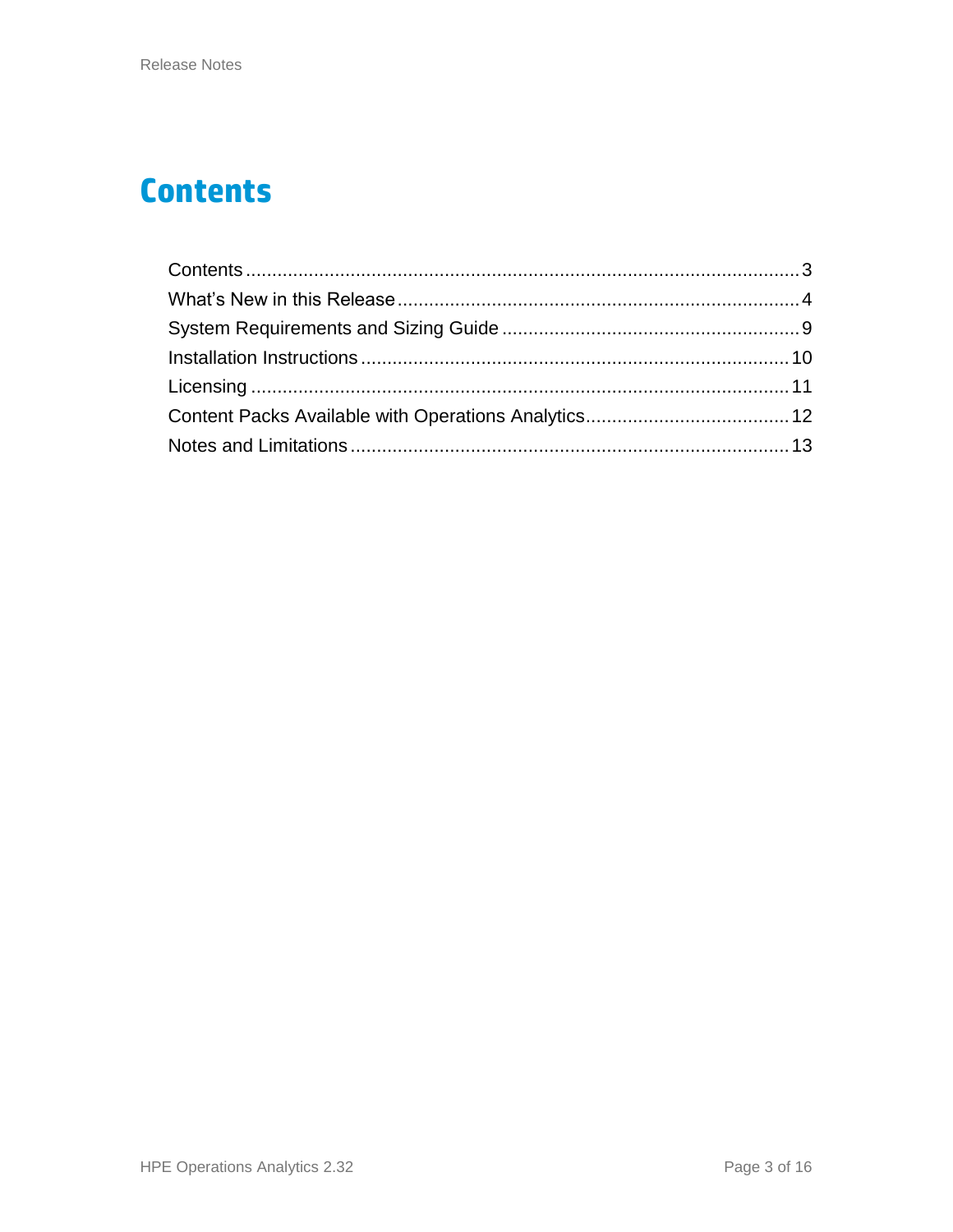## <span id="page-3-0"></span>**What's New in this Release**

## **Operations Analytics 2.32**

#### **Usability Improvement**

- **LDAP Support**: After installing Operations Analytics 2.32, Operations Analytics users can log on to Operations Analytics using Lightweight Directory Access Protocol (LDAP) based on the LDAP group to which the new user belongs. A new Operations Analytics user account authenticating against LDAP can be created automatically when a new user logs on to Operations Analytics. A new Operations Analytics user account can be added manually by an Operations Analytics Tenant Admin user. See the *Operations Analytics 2.32 Help* for more information.
- **Export to CSV**: After installing Operations Analytics 2.32, Operations Analytics users will be able to export search results and dashboard data from the Operations Analytics console to a CSV file. The user can then import this file to Microsoft Excel and generate charts based on the imported data.

## **Operations Analytics 2.31 IP1**

#### **Integration Improvements**

After installing the OpsA 2.31 IP1 patch, you can choose a PostgreSQL database type when configuring an Operations Manager i Events collection.

## **Operations Analytics 2.31**

#### **Data Ingestion Improvements**

- **Custom Collection Additions:** This new addition includes collection channels for TCP, UDP, JDBC, and File collections. This addition includes easy-to-use configuration forms, making it easier to add new custom collection data types to your existing set of collections.
- **Elastic Logstash:** Operations Analytics supports a new log source in addition to Splunk and Logger using an integration with LogStash. With some additional configuration, Operations Analytics collects logs from LogStash for Log Analytics, baselining, and predictive analysis. Work with your HPE representative to better understand this new extensibility.

#### **Support and Compatibility**

- **Supported Upgrades**:
	- o Operations Analytics 2.30 to 2.31
	- o Operations Analytics 2.20 to 2.31

#### **Integrations**

- **BPM Integration:** An update to Operations Analytics to support additional features included with BSM 9.25 and newer.
- **BSMC Connectors**: Operations Analytics supports BSMC connectors with content for Nagious, SCOM, and VCOPS. See the [Operations Intelligence \(OpsA, OLI, SHQ\)](https://hpln.hp.com/node/19333/cc#/search?query=%22%22&filters=%5B%5D)  [Content Catalog](https://hpln.hp.com/node/19333/cc#/search?query=%22%22&filters=%5B%5D) on [HPE Live Network](https://hpln.hp.com/) for more information.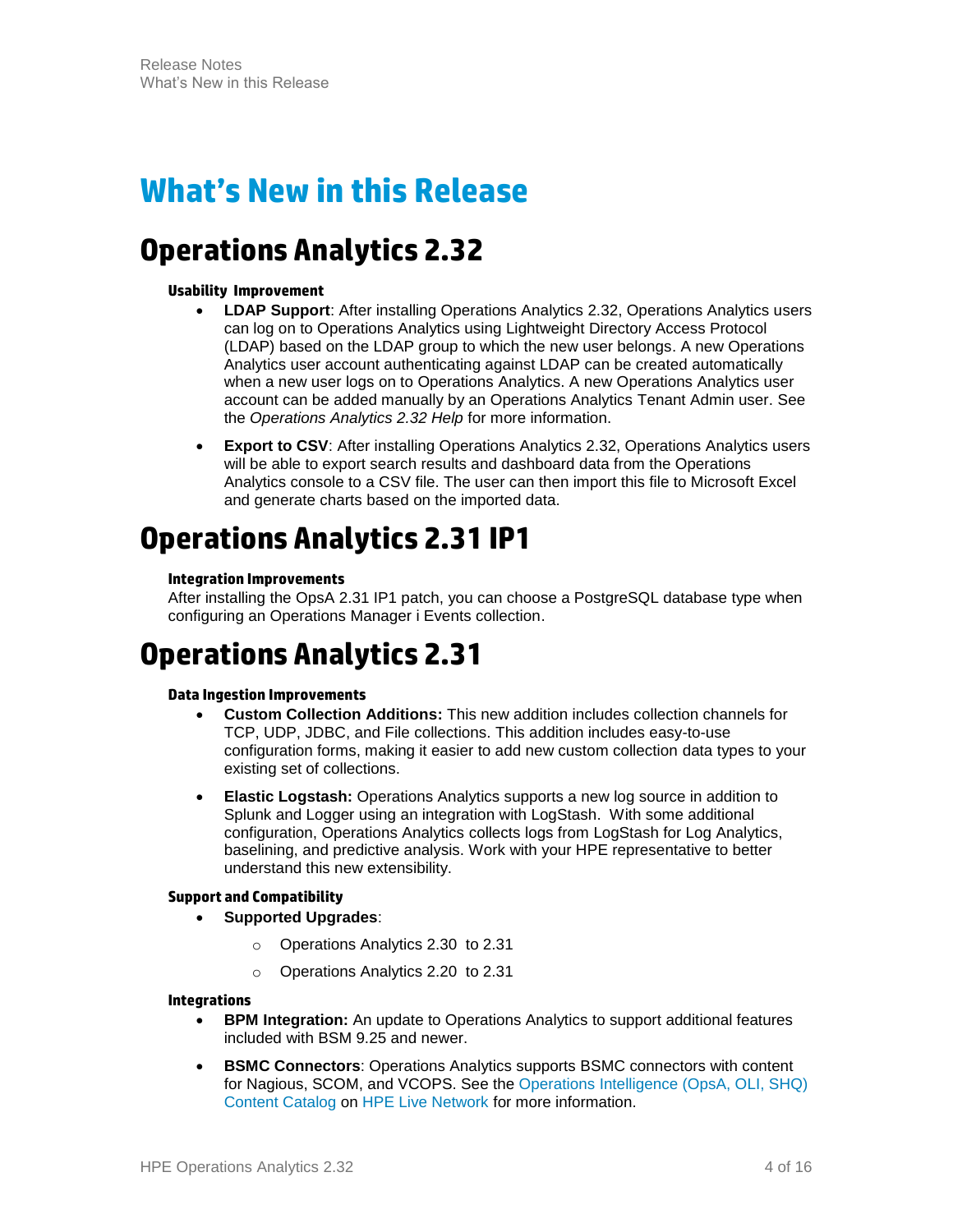#### **Event Analytics**

This new addition provides a faster approach to root cause analysis, resulting in quicker mean time to repair (MTTR):

- It identifies relevant events and correlates them with related logs to more quickly identify the most relevant events.
- It provides more context about these events through log analysis.

#### **Log Integration**

Importing Splunk and HPE ArcSight Logger data can now be fully configured from the Operations Analytics console by selecting the Log Integration button.

## **Operations Analytics 2.30**

#### **Analytics**

- **Track Logs**: You can specify log groups or parameters to track and treat as metrics. This allows you to view log data trends over time in a graphical format. Additionally, this enables analytic operations such as correlations, alerts, predictive analytics, etc. on specified texts in the tracked entities.
- **Statistical Correlation**: You can take a group of metrics and compare each metric to every other metric in the group with one click. This allows you to determine how closely related the data over time is for different metrics. With this feature, it is possible to identify connections and relationships between problematic metrics and tracked logs.
- **Predictive Alerts**: (Abnormality based). Alerts can now be configured to trigger based on abnormalities from an automatically generated baseline. This notifies users of major changes in metric behavior without the need to configure a static baseline.
- **AQL Improvement**: Support of arithmetic expressions in AQL now allows users to combine multiple metric columns in various arithmetic expressions and query the expression.

#### **Usability and Time to Value**

- **Flex Configuration File Utility**: Operations Analytics can help you create a flex configuration file to allow data ingestion into Logger from some types of data sources. The configuration files can be reused and adapted to suit your requirements.
- **Drag and Drop Metrics**: Metrics can be dragged from one line chart to another one or to empty panes. This allows to create a new custom chart "on-the fly" without writing an AQL query.
- **AQL Improvement**: Enhanced ability to create queries based on customizable arithmetic expressions.
- **Enable HPE OneView**: You can enable OneView from a distributed version of Operations Analytics 2.30. This enables you to collect data, alerts, and logs from HPE OneView directly, leveraging the integration to achieve better performance and longer data retention. It also enables you to collect operating system and application data from HPE OneView in addition to the data collections Operations Analytics already supports.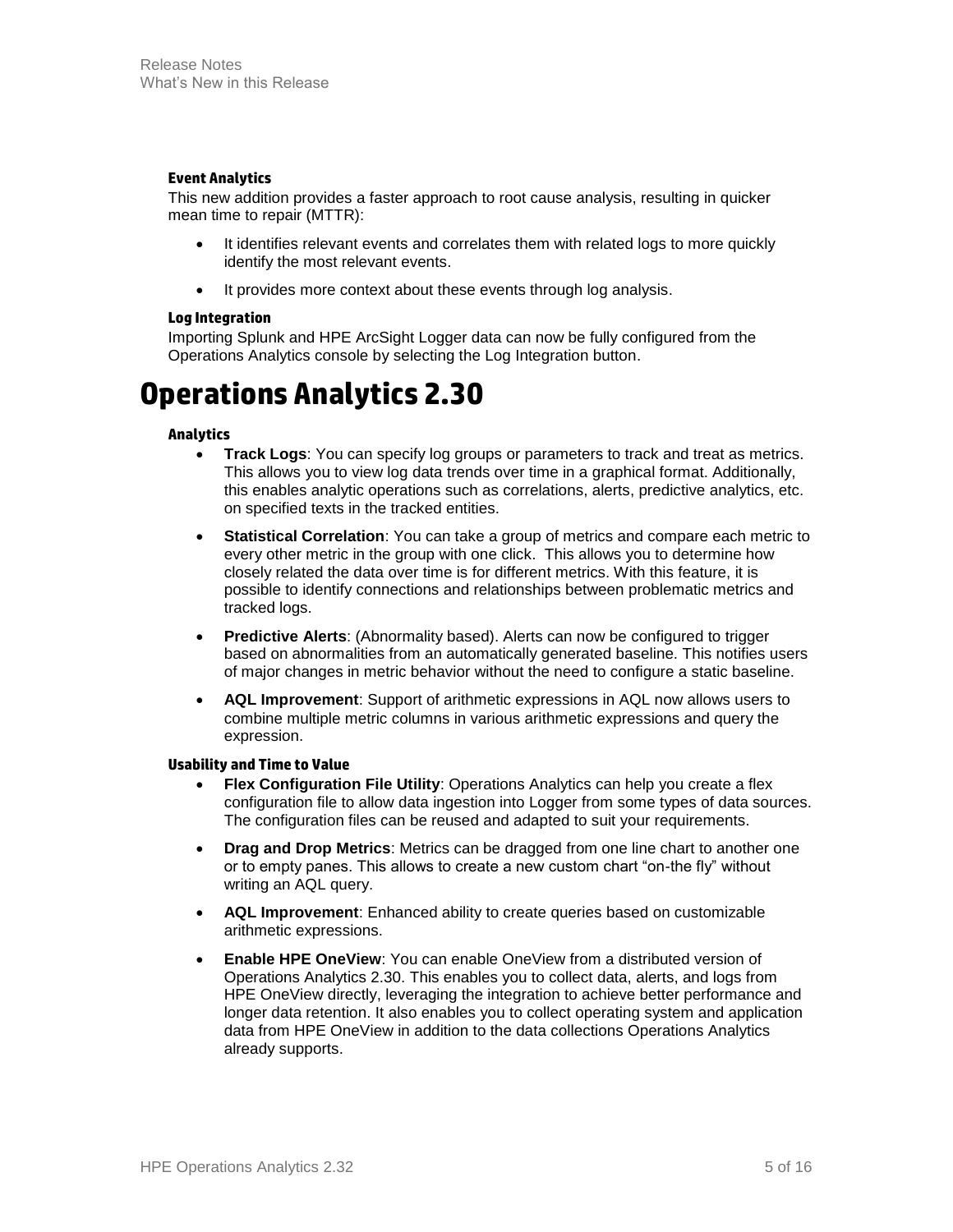#### **Data Ingestion Improvements**

- **Custom Collection Wizard**: Custom collections can now be created using a wizard that makes the process faster and easier. It now allows you to configure Operations Analytics to collect and process data from various sources of structured data such as delimited files, JSON, and others.
- **HPE OneView Interconnect Metrics**: The HPE Operations Analytics integration with HPE OneView now provides interconnected information from HPE OneView. This will allow Converged Infrastructure administrators to ensure that this key internal component connecting your servers, storage, edge switches backplane boards, etc. is available and performing optimally.

#### **Support and Compatibility**

- **Vertica**: Added support for Vertica version 7
- **Logger**: Added support for Logger version 6.
- **Supported Upgrades**:
	- o Operations Analytics for HPE OneView Upgrade 2.20 to 2.30
	- o Operations Analytics 2.20 to 2.30

#### **Installation**

You can install Operations Analytics software as an OVA image to a virtual machine or you can install the Operations Analytics Server and Collector software on a supported server using an installer.

#### **Documentation Updates**

- **OneView Guides**: The OneView Installation and Integration Guides have been merged into one guide called The HPE Operations Analytics for HPE OneView Installation, Integration, and Upgrade Guide.
- **Quick Start Guide**: The Quick Start Guide is not included in 2.30. All of the content from the 2.20 Quick Start Guide has been moved to the Installation and Configuration Guides.

## **Operations Analytics 2.20**

#### **Alerts**

Alerts allow you to trigger different actions based on conditions and time intervals that you specify. This feature allows you to use Operations Analytics as a pro-active monitoring tool, in addition to Operations Analytic's strong forensic capabilities.

#### **HPE OneView Integration**

Operations Analytics can now import data from HPE OneView and perform advanced analytics of hardware and system logs. The data is displayed in specialized dashboards. See the *HPE Operations Analytics - HPE [OneView Integration Guide](https://softwaresupport.hp.com/group/softwaresupport/search-result/-/facetsearch/document/KM01292423)* for detailed information.

#### **Log Analytics Splunk Support**

Splunk users can now use Operations Analytic's powerful Log Analytics capabilities.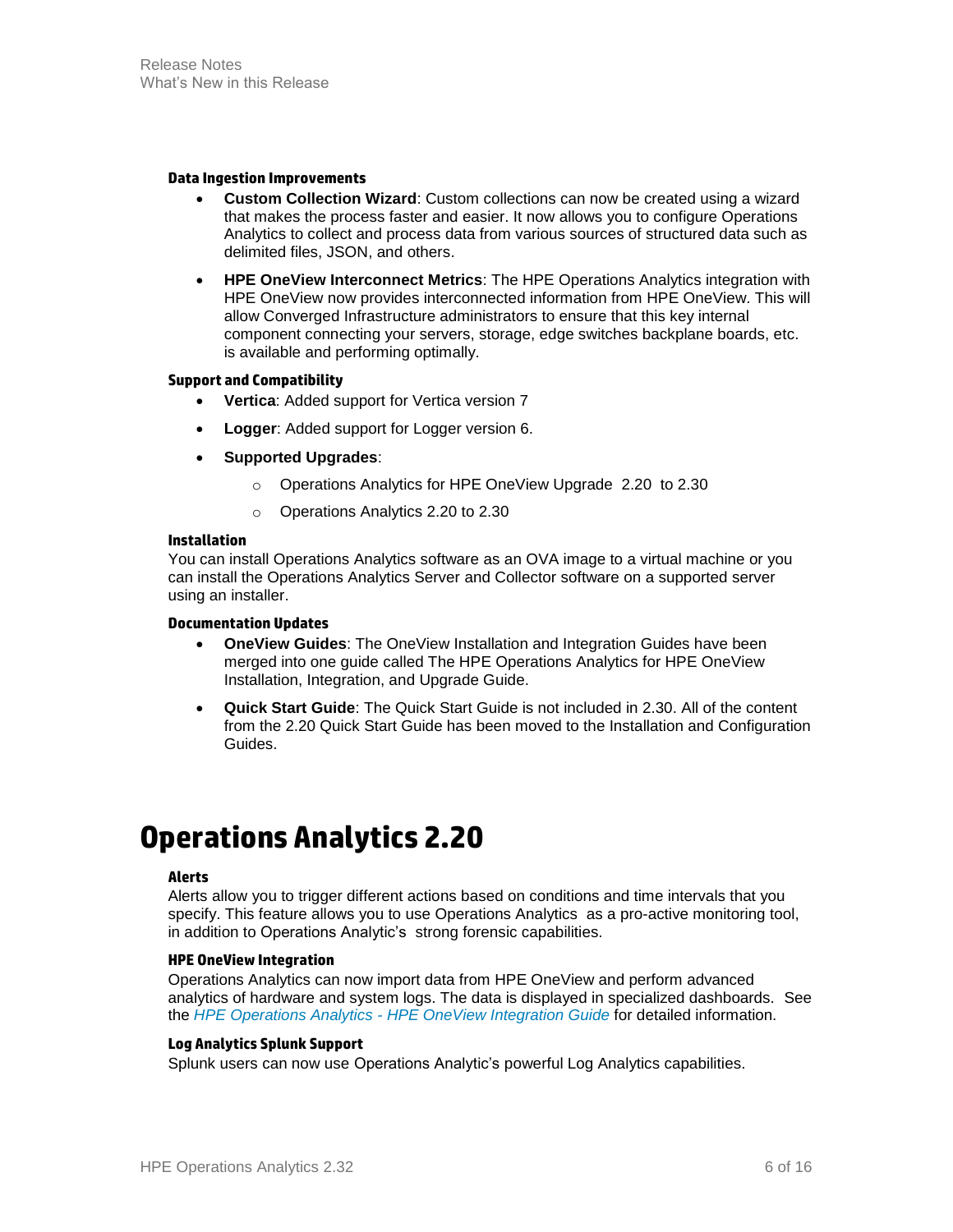#### **Configure Collections in User Interface**

All collections can now be configured entirely from the user interface. This reduces the time to create a collection from more than an hour to a few minutes.

#### **Customize Chart Colors**

You can now customize the color schemes of selected chart types to fit your organizational preferences.

#### **Copy Panes**

Dashboard panes can be copied into custom dashboards.

#### **Improved Data Load Time**

Data can now be loaded significantly faster (sometimes twice as fast) when compared with version 2.10.

#### **Parameterize Dashboards**

You can configure an Operations Analytics dashboard to take a parameter and use it to drill to a different dashboard focusing on that parameter (for example, a host).

#### **Upgrade**

You can upgrade from Operations Analytics 2.10 to 2.20 using the Upgrade Guide.

## **Operations Analytics 2.10**

HPE Operations Analytics 2.1 continues to expand its powerful set of features with the following feature additions.

#### **Log Analytics**

A powerful Log Analytics feature that automatically finds the needle in the log messages haystack. Using machine learning and pattern matching capabilities, Log Analytics automatically locates the most significant messages, so you no longer need to conduct complex searches or write sophisticated regular expressions. Using Log Analytics, Operations Analytics automatically calculates message significance based on things like time proximity, message severity, matching keywords, and deviation from normal message frequency. You can modify the way message significance is calculated by liking messages, adding significant keywords, and defining the problem time.

#### **Predictive Analytics**

Predictive Analytics forecasts metric behavior using baseline and seasonality algorithms. Use Predictive Analytics to identify patterns in your metrics and understand whether specific hours or times have different behaviors. You can also use Predictive Analytics to learn about trends in your system to anticipate infrastructure and business impacts.

#### **Enhance User Experience**

Topology definition now supports using wildcards (" \* ") to simplify creating a service definition; this also handles dynamic environments where nodes are added and removed as needed.

This release adds the "drill capability" to allow easier transition from a summary graph to a specific underlying host data. By clicking a graph segment or legend, a new search will be performed to show the data for that specific system, or node.

#### **Improving the Collection Framework**

• Improved support for live data feeds from external data sources. Use our example for weather information to get started.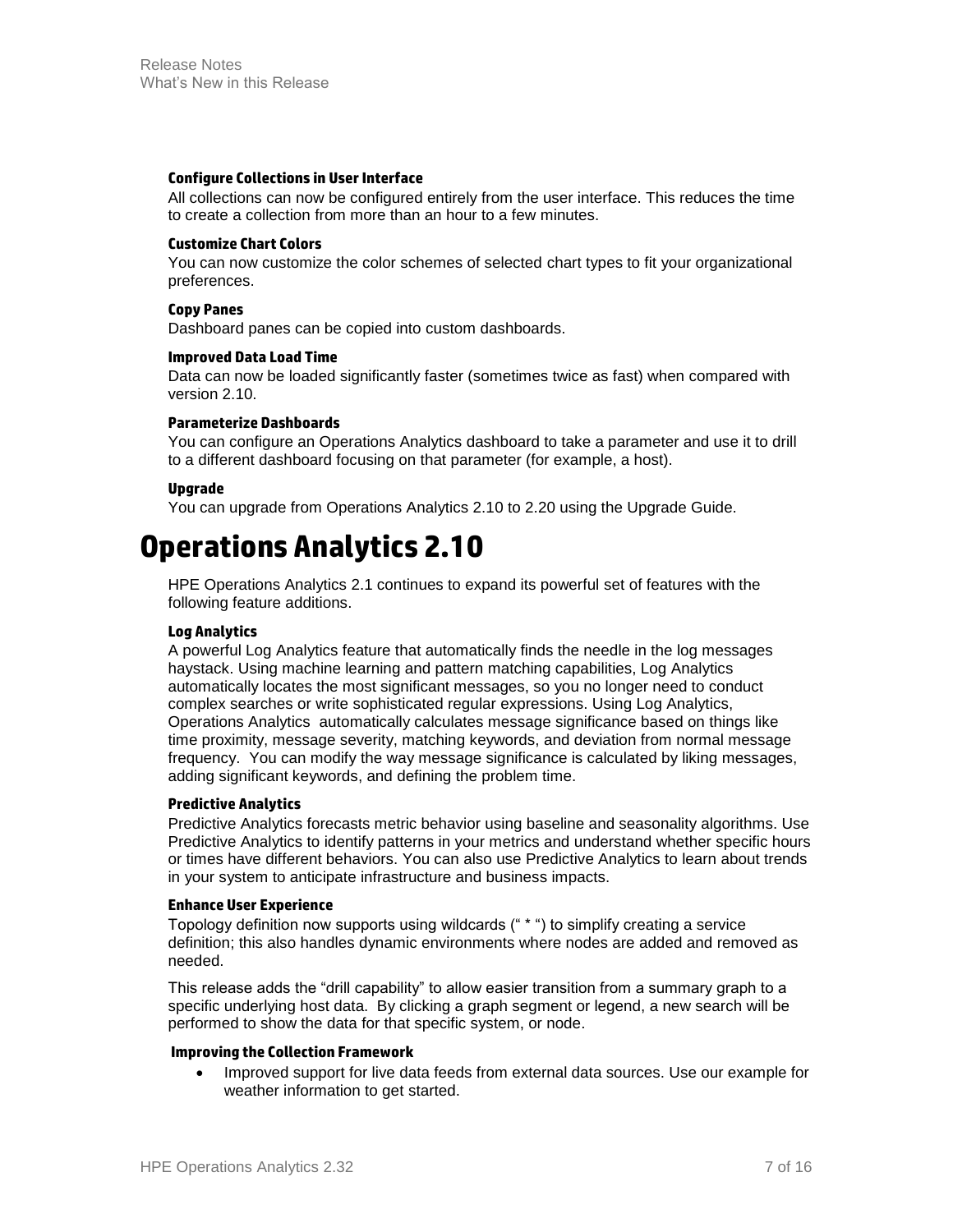- Build on community know-how by deploying content packs that include collection, dashboard, and AQL definitions.
- Import and export of dashboards to easily extend your system based on community knowledge.

#### **Analytics extensibility via R-Functions**

R is a well-known and established statistical language. Now you can extend your analytics capabilities by leveraging R functions within Operations Analytics. See the *[Using R-Functions](https://softwaresupport.hp.com/group/softwaresupport/search-result/-/facetsearch/document/KM00823778)  [to Integrate Custom Analytics into OpsA White Paper](https://softwaresupport.hp.com/group/softwaresupport/search-result/-/facetsearch/document/KM00823778)* for detailed information.

### **Operations Analytics 2.00**

HPE Operations Analytics 2.00 is a new product that brings big data to IT Operations. HPE Operations Analytics is designed to help IT organizations:

- **Prepare** By storing and understanding all of your machine data.
- **Predict** By applying advanced machine learning on top of the data.
- **Pinpoint** By instant replay to recreate history.

HPE Operations Analytics provides a big data analytics platform that collects metrics events, topology, and log files, and indexes and stores them efficiently. This analytics platform also provides three main use cases:

- IT Search for executing simple or advanced queries against the data store.
- Guided troubleshooting providing a search capability driven by keywords, tags, or phrases, and retrieving time-sequenced information from metric, events, and logs, setting the context for deeper analysis.
- Visual Analytics designed to present large amounts of data graphically, allowing users to easily gain insight into trends, patterns, and other details in the data that aids in preventing or correcting an IT issue.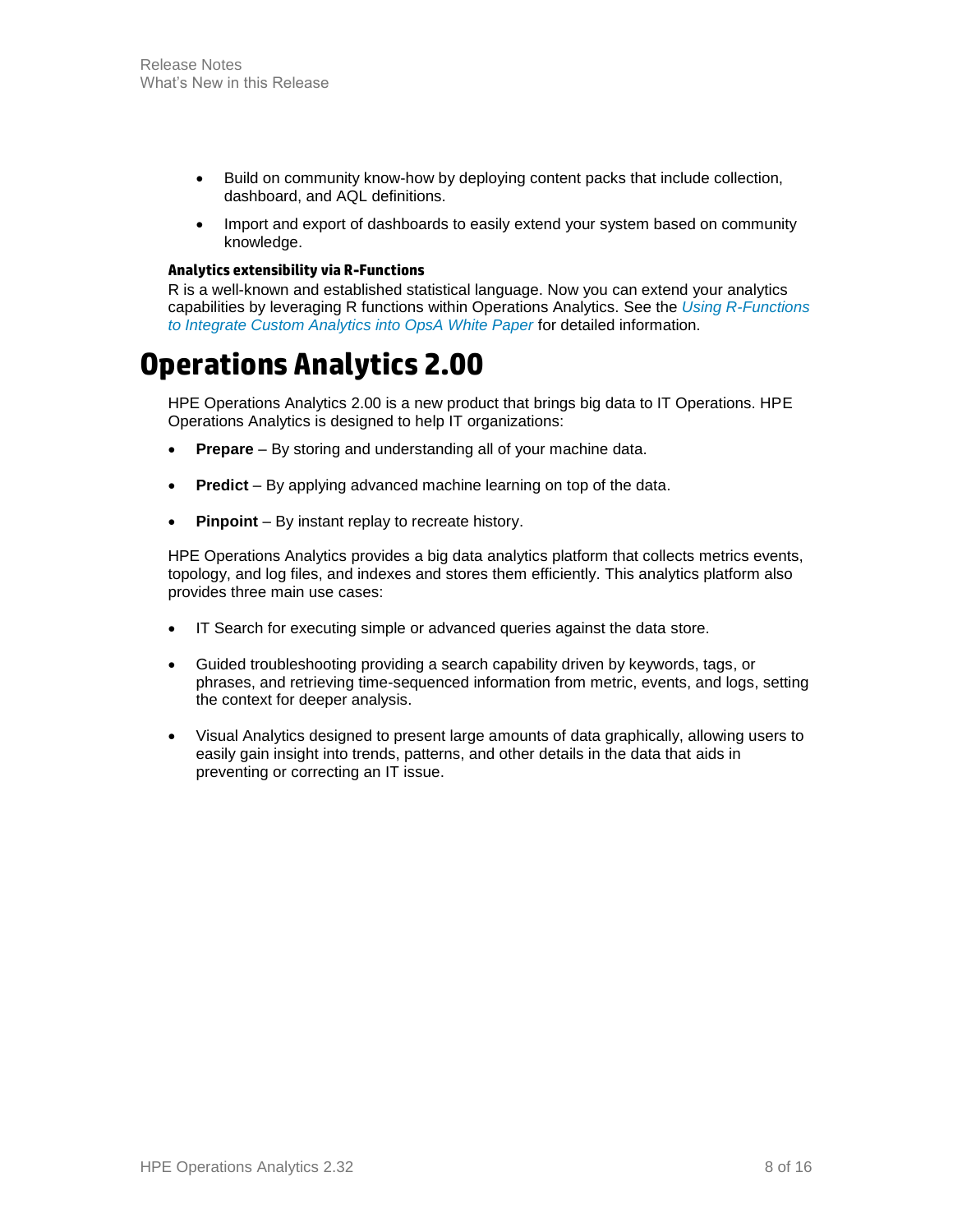## <span id="page-8-0"></span>**System Requirements and Sizing Guide**

For information about the installation requirements and compatibility with other products, see the *HPE Operations Analytics System Requirements and Sizing Guide*. Since the *HPE Operations Analytics System Requirements and Sizing Guide* might be updated between releases, you can access the most up-to-date information from the HPE Support web site:

HPE [Operations Analytics System Requirements and Sizing Guide](https://softwaresupport.hp.com/group/softwaresupport/search-result/-/facetsearch/document/KM01737448)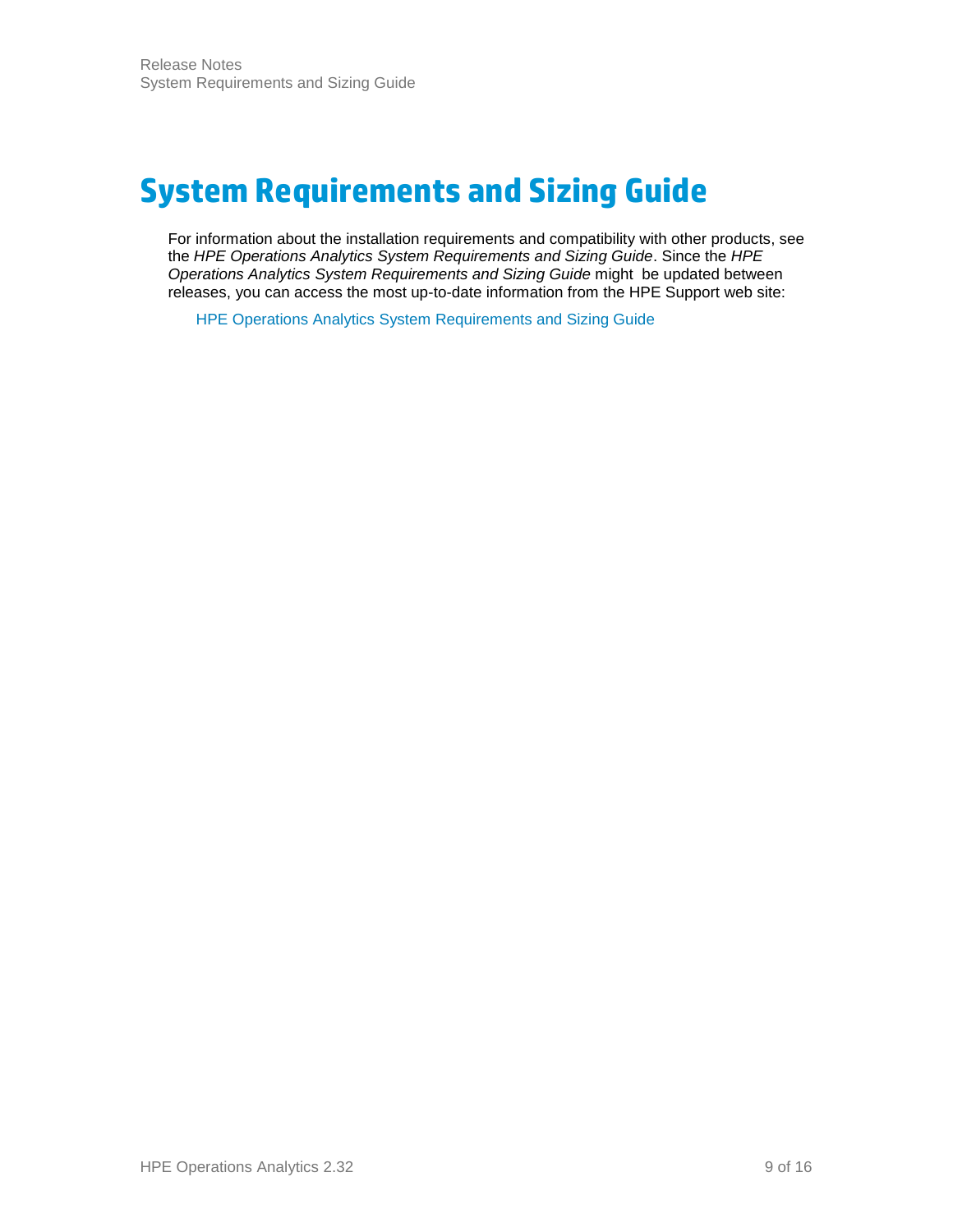## <span id="page-9-0"></span>**Installation Instructions**

The following guides provide Installation and Configuration instructions:

- HPE [Operations Analytics Installation Guide](https://softwaresupport.hp.com/group/softwaresupport/search-result/-/facetsearch/document/KM01737440)
- HPE [Operations Analytics Configuration Guide](https://softwaresupport.hp.com/group/softwaresupport/search-result/-/facetsearch/document/KM01737468)
- HPE Operations Analytics for HPE [OneView Installation, Integration and Upgrade Guide](https://softwaresupport.hp.com/group/softwaresupport/search-result/-/facetsearch/document/KM01737442)
- HPE [Operations Analytics 2.30 to 2.31 Upgrade Guide](https://softwaresupport.hp.com/group/softwaresupport/search-result/-/facetsearch/document/KM01739438)
- HPE [Operations Analytics 2.20 to 2.31](https://softwaresupport.hp.com/group/softwaresupport/search-result/-/facetsearch/document/KM01737446) Upgrade Guide

The *HPE Operations Analytics Installation Guide* provides detailed installation instructions. The *HPE Operations Analytics Configuration Guide* provides instructions for improving the performance and maintaining your product. The *Operations Analytics for HPE OneView Installation, Integration, and Upgrade* Guide provides instructions for deploying the Operations Analytics All-in-One for HPE OneView Appliance. The Operations Analytics Upgrade Guide provides instructions for upgrading Operations Analytics from version 2.20 to version 2.30.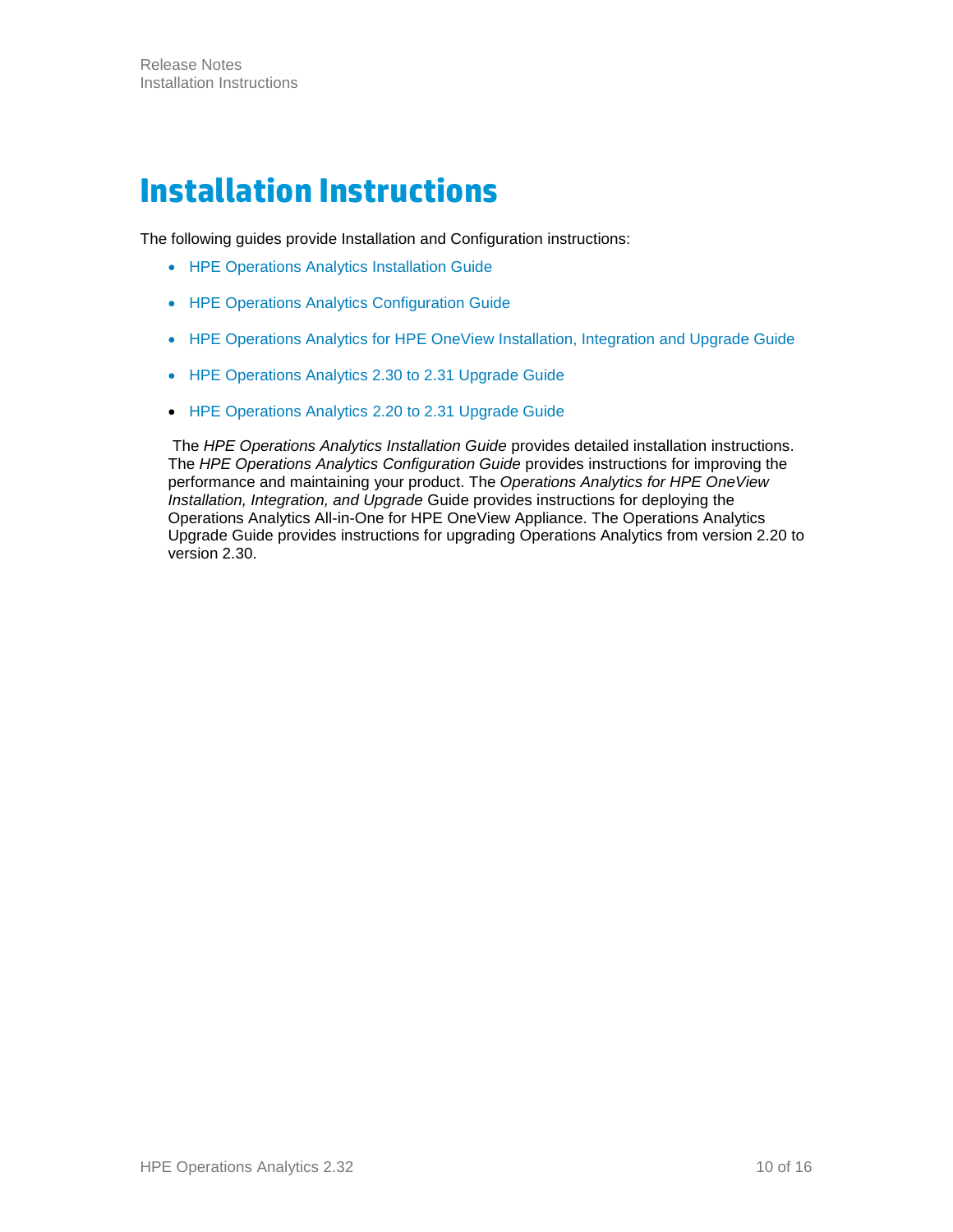# <span id="page-10-0"></span>**Licensing**

HPE Operations Analytics licenses are sold in bundles of 50 Operations Analytics nodes. This license entitles the owner to the full feature set of HPE Operations Analytics.

Operations Analytics comes with an implicit node pack (Instant On) license that is valid for 60 days.

For Operations Analytics – HPE OneView licensing, you must purchase and install one of the following permanent licenses before the Instant On license expires:

- Operations Analytics HPE OneView node permanent license: The Operations Analytics HPE OneView node license enables Operations Analytics HPE OneView integration collections and features only.
- Full Operations Analytics license (in 50 node pack) permanent license: This license enables the full Operations Analytics collections and full features.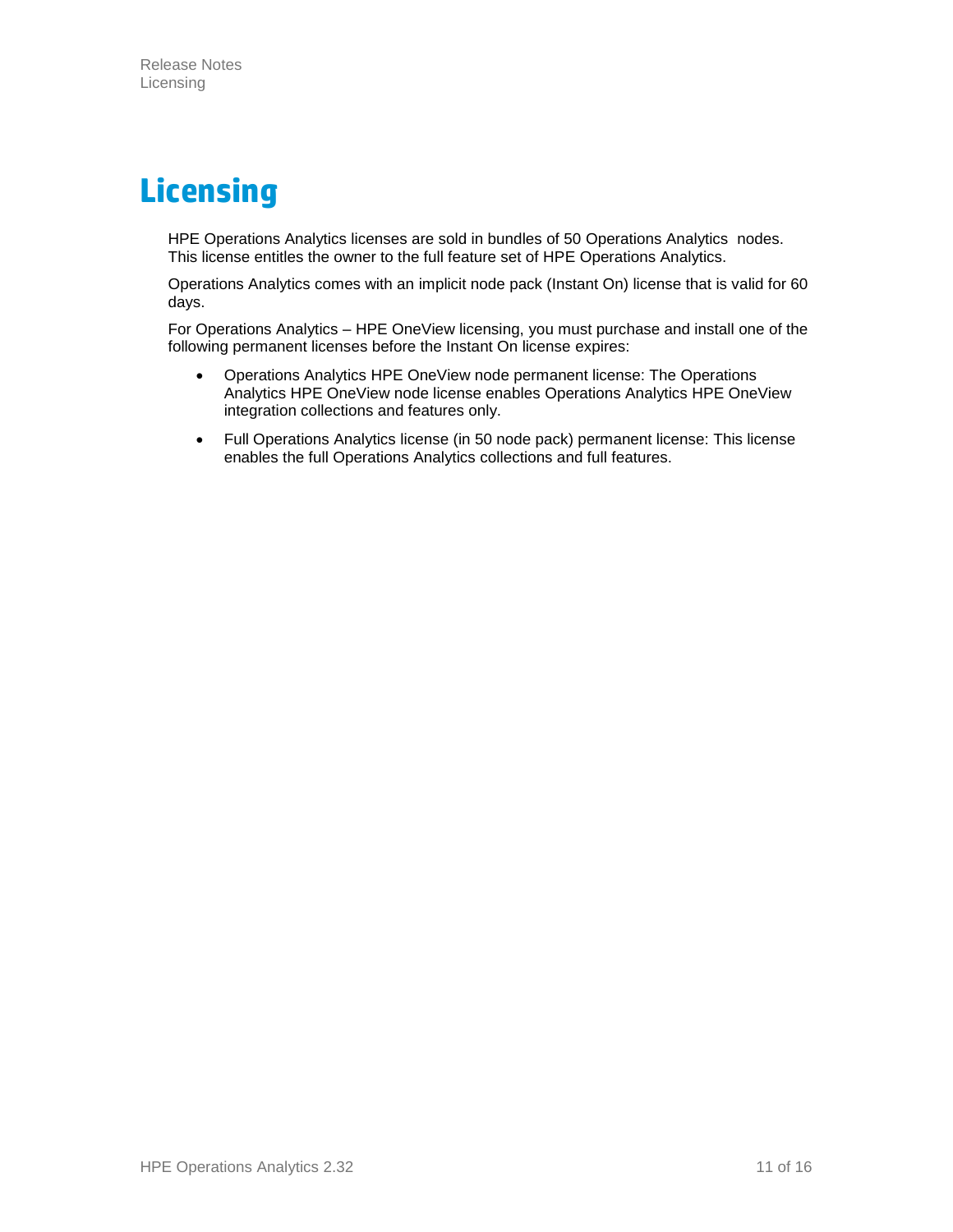# <span id="page-11-0"></span>**Content Packs Available with Operations Analytics**

You can combine additional information with the data collected by Operations Analytics by using the content packs shown in the following location: [Operations Analytics Content Packs.](https://hpln.hp.com/node/19333/contentfiles)

It is recommended that you regularly check the above link for new content packs, as new ones are frequently released.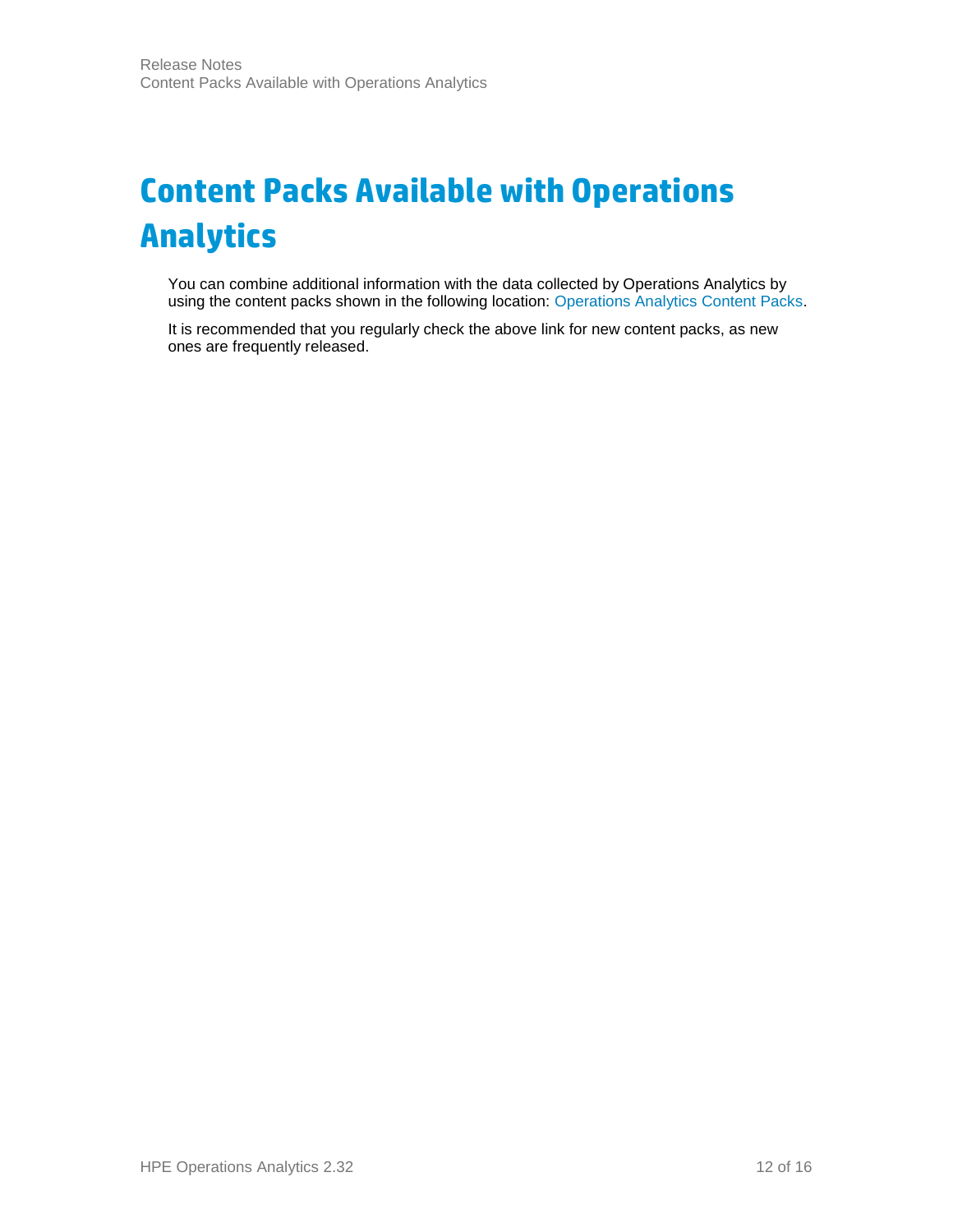## <span id="page-12-0"></span>**Notes and Limitations**

This section could include examples that show script usage, command line usage, command line syntax, and file editing. If you copy and paste any examples from this section, carefully review the results of your paste before running a command or saving a file.

## **Data Collection Issues**

#### **An OMi collection repeatedly duplicates the last collected events**

**Description**: If this collection shows no received events within in a polling interval (15 minutes by default), it is possible that events from the previous polling intervals are being duplicated in the obsadb database (the Vertica database).

**Workaround**: Although this issue is fixed, you must recreate these OMi collections. To remedy this issue, do the following:

- 1. From the Operations Analytics console, open the **Collections Manager**.
- 2. Do the following for each OMi collection:
	- a. Select **Edit**
	- b. Review the values and make sure they are correct.
	- c. Enter the password.
	- d. Click **OK**
- 3. Exit the Collections Manager**.**

#### **The HPE BSM RTSM Configuration Item (CI) Collection using OMi 10.x does not work correctly (QCCR1P6871).**

**Description**: When configuring an HPE BSM RTSM Configuration Item (CI) Collection using OMi 10.x, the collection does not work as described in the *Operations Analytics Help*.

**Workaround**: Follow the HPE BSM RTSM Configuration Item (CI) Collection instructions related to OMi 10.x in the *Operations Analytics Configuration Guide*.

#### **Operations Analytics supports collections using OMi Version 9.2x or OMi Version 10.x, but not both versions simultaneously (QCCR1P6899).**

**Description**: After configuring an OMi collection using OMi version 9.2x, you might have followed the instructions in the Operations Analytics help to change the omi.defaultversion=<new\_version> property in the /opt/HP/opsa/conf/collection/framework.properties file to support OMi version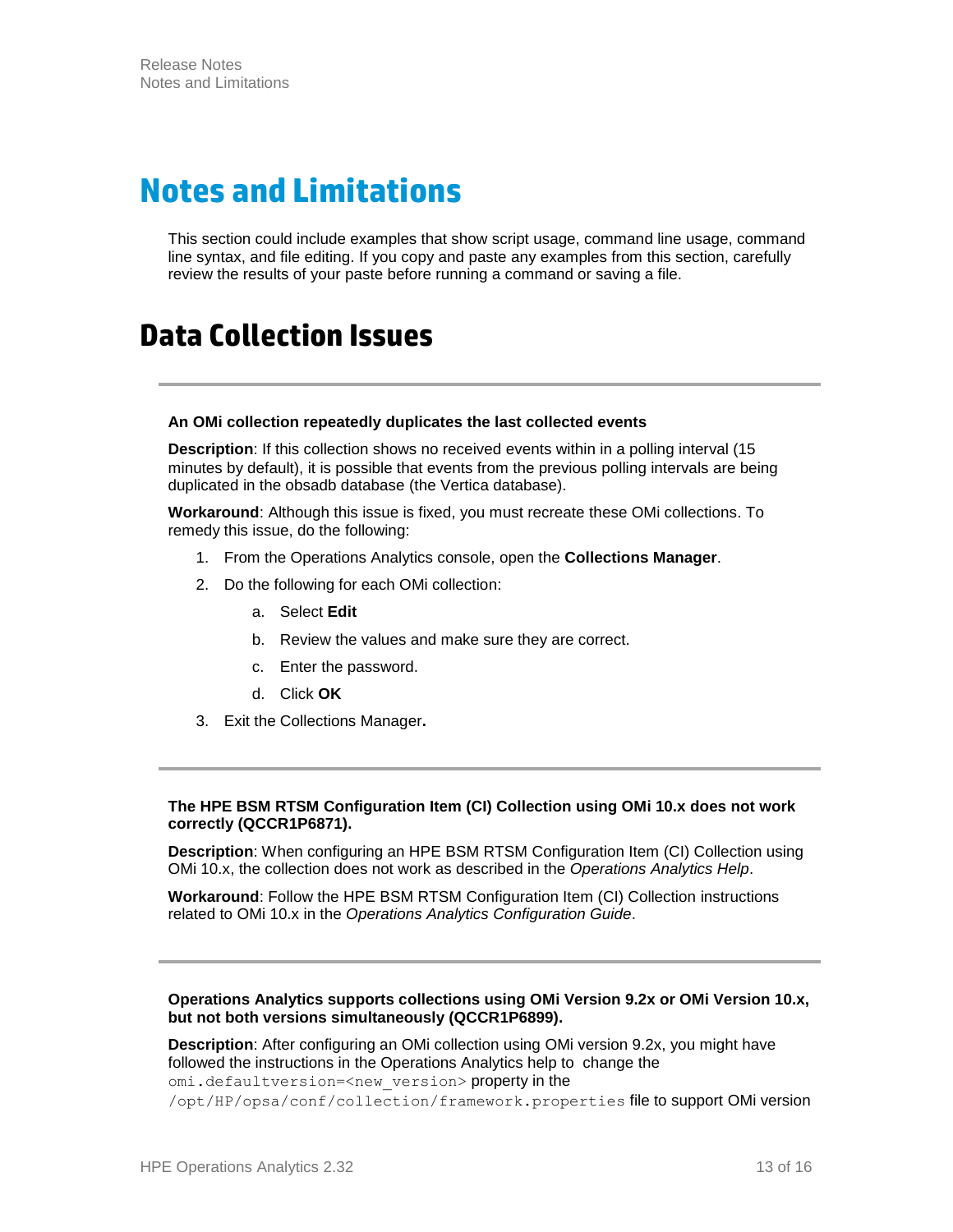10.x. If you tried this, Operations Analytics will not function correctly. You need to do some additional work so that Operations Analytics only contains OMi collections for OMi version 10.x.

**Note**: You would also experience Operations Analytics functionality problems if you configured an OMi version 10.x collection, then later tried to configure an OMi version 9.2x collection by changing the  $omi$ .defaultversion=<new\_version> property in the framework.properties file.

**Note**: If you applied the OpsA 2.31 IP1 patch, this problem is fixed, and no further user action is required.

#### **Workaround**: Do the following:

- 1. If the following file exists, remove it from all Operations Analytics Collectors hosts: /opt/HP/BSM/PMDB/config/collection\_policy/opsa\_default\_<*old\_ve rsion>\_*omi\_\_DB\_Collection.xml
- 2. Remove the following directory from the Operations Analytics Server: /opt/HP/opsa/conf/collection/config.files/<*collector node*>/opsa\_default/1.0/omi/<*old\_version*>

**Note**: You must completely remove this directory. Simply renaming the directory will not resolve this issue.

3. Using the Collections Manager, edit each of the existing OMi collections (without doing any changes) and save them again. Doing so resolves any potential or existing issues caused by trying to configure OMi collections using both OMi version 9.2x and OMi version 10.x.

#### **There is a missing TCP Channel data example in the Operations Analytics Help**

**Description**: When using the Collections Manager to configure a custom collection using a TCP channel, there is a missing example in the Operations Analytics Help.

**Workaround**: Use the following example as a guideline when configuring a custom collection using a TCP channel:

On the server that houses the data you need to collect, organize the data one line at a time into a Comma Separated Values (csv) format. For example, you might develop a script that uses some of the following syntax using the netcat (nc) command. The netcat command is a is a computer networking service for reading from and writing to network connections using TCP or UDP:

#Pipe this data into nc (nc is a shortened form of the netcat command) echo A,B,C | nc 1.2.3.4 56

Following the above example, the server sends the csv line (A, B, C) to the listen port (PORT 56) on the Operations Analytics Collector host. This example assumes you entered port 56 when you configured this collection.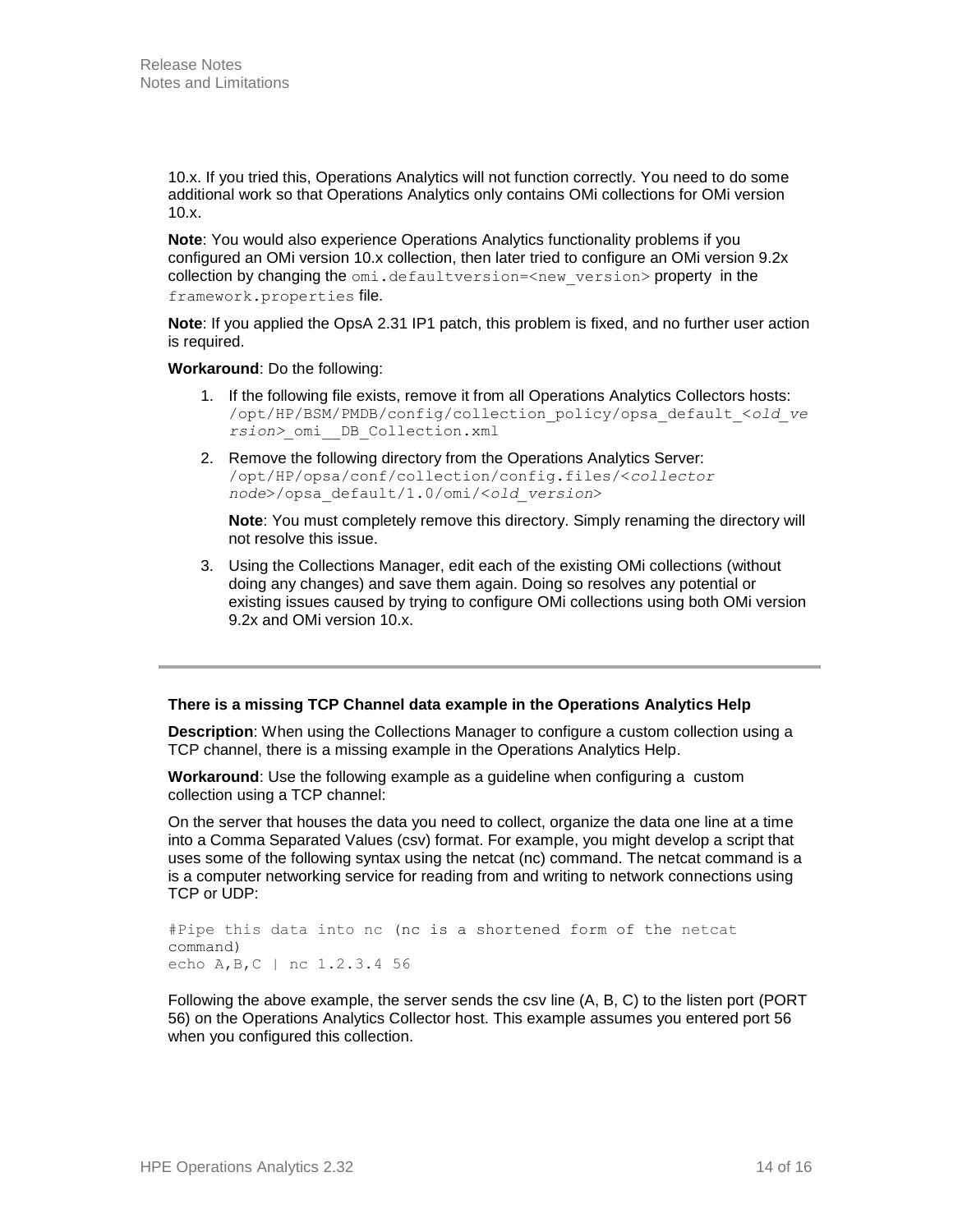**When creating a JDBC custom collection (Source Data tab), Operations Analtyics shows users an incorrect Batch size tooltip message.** 

**Description**: When creating a JDBC custom collection (**Source Data** tab), the tooltip for the **Batch size** parameter states that you must choose a value between 100 and 1000. That tooltip should state that you must choose a value between 100 and 10,000.

**Workaround**: None

### **Installation Issues**

#### **Ignore the following installation issue (QCCR1P2578)**

**Description**: During installation, you might see a message similar to the following: There was a failure with this installation action for HPE Service Health Reporter Collector 9.30.

**Comment**: A hot fix is immediately applied during installation to resolve this issue. You can ignore this message.

### **Integration Issues**

**In large scale HPE Oneview deployments, the Operations Analytics – HPE Oneview Integration might encounter errors when retrieving HPE Oneview topology information**

**Description**: In some large scale HPE Oneview deployments (containing more than 3,000 objects and more than 40,000 connections), Operations Analytics might encounter errors when retrieving HPE Oneview topology. New objects added to HPE Oneview after these errors occur will not be shown in Operations Analytic's HPE Oneview dashboard.

**Workaround**: Contact HPE Software Support.

#### **Operations Analytics collections using BSMC 10.00 stop serving metric data**

**Description:** When configuring a collection connecting to a node with BSMC 10.00, one of the BSMC related processes aborts (oacore). This causes BSMC to stop serving metric data to any clients.

**Workaround**: Contact HPE support to get a hotfix for QCCR1A182973. Install this hotfix on all of your BSMC 10.00 nodes.

### **Logger Issues**